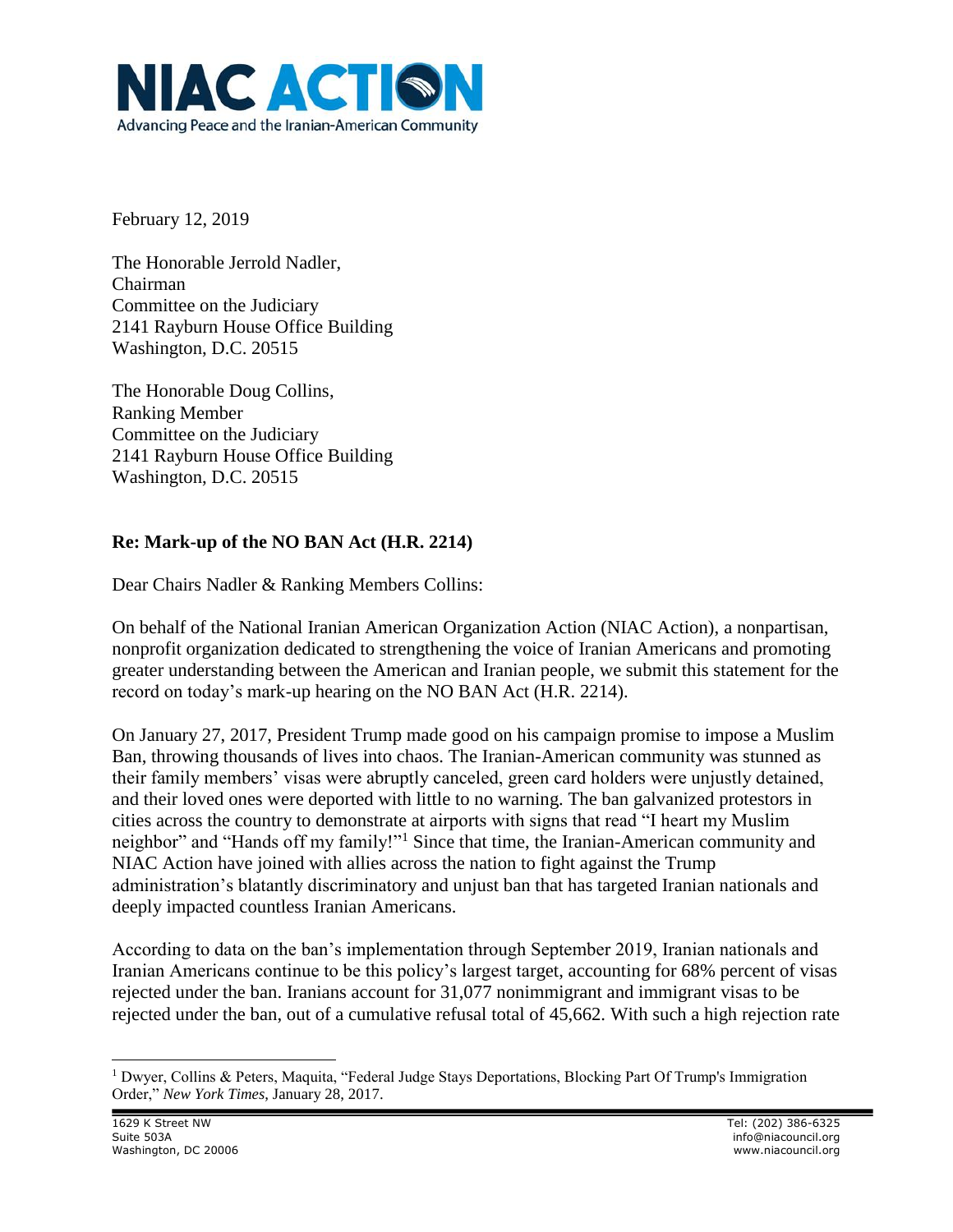

and only 1,924 waivers issued, the waiver approval rate has only increased marginally to 6% despite efforts to speed up the processing of visas to produce more favorable numbers in advance of a Congressional hearing on the topic in September 2019. All of these numbers represent the human stories of families and friends separated from one another, all due to an order that is rooted in a discriminatory campaign promise.

Three versions of Trump's ban were rightfully halted by the courts. Yet, on June 26, 2018, the Supreme Court committed a historic mistake by allowing Trump's ban to be made permanent in a 5-4 decision. The majority's argument hinged on the waiver process included in the third version, which has been proven to be nothing short of a sham.<sup>2</sup>

Individuals can theoretically secure a waiver from the ban based on three criteria: (1) a denial would cause undue hardship; (2) entry does not pose a "national security or public safety threat;" and (3) entry is in the "national interest." However, between December 2017 and October 2018, 24,584 individuals were rejected for failing to prove undue hardship or that their entry was in the national interest. This is contrasted by only 24 rejected applicants who failed to meet national security standards.<sup>3</sup> In other words, for every 1,000 rejected under the ban for arbitrary reasons, only one posed an alleged security threat. While the administration's goal has been to "defend the country against terrorism, crime, and extremism,"<sup>4</sup> they have instead rejected people on dubious grounds, simply to achieve a cheap, politically motivated objective of banning all Muslims from coming into the country.

To add insult to injury, of those Iranian students who procured a visa in spite of the Ban, dozens subsequently had their visas denied once they arrived at their ports of entry or were deported once they arrived in the United States.<sup>5</sup> These students, after an almost 9-month review process to procure a visa, were cruelly rejected from entering the United States after quitting their jobs, spending their savings on travel and accommodations, and preparing to begin their version of the American Dream. At least some of these students were held in Custom and Border Protection's (CBP) custody prior to their deportation, where they were subjected to harassment, intimidation, and offensive lines of questioning. As an example, one officer reportedly told a student, "Did you know we can catch you and keep you here in the United States, and no one will understand where you are, the same way Iran does to Americans?"<sup>6</sup>

<sup>2</sup> NIAC Staff, "Analyzing the Supreme Court Decision on Trump's Muslim Ban," *The National Iranian American Council*, June 27, 2018.

<sup>3</sup> Costello, Ryan & Weinstein, Adam, "Memo: A Snapshot of Visas and Waivers Over One Year of the Muslim Ban," *The National Iranian American Council*, April 19, 2019.

<sup>4</sup> Liptak, Adam & Shear, Michael, "Trump's Travel Ban Is Upheld by Supreme Court," *New York Times*, June 26, 2018.

<sup>5</sup> Costello, Ryan & Ghaffari, Shervin "Deportations and Detentions of Iranians: What We Know and What Congress Can Do," *The National Iranian American Council*, Feburary 2, 2020.

<sup>6</sup> Hampton, Caleb & Dickerson, Caitlin, "'Demeaned and Humiliated': What Happened to These Iranians at U.S. Airports," *The New York Times,* January 25, 2020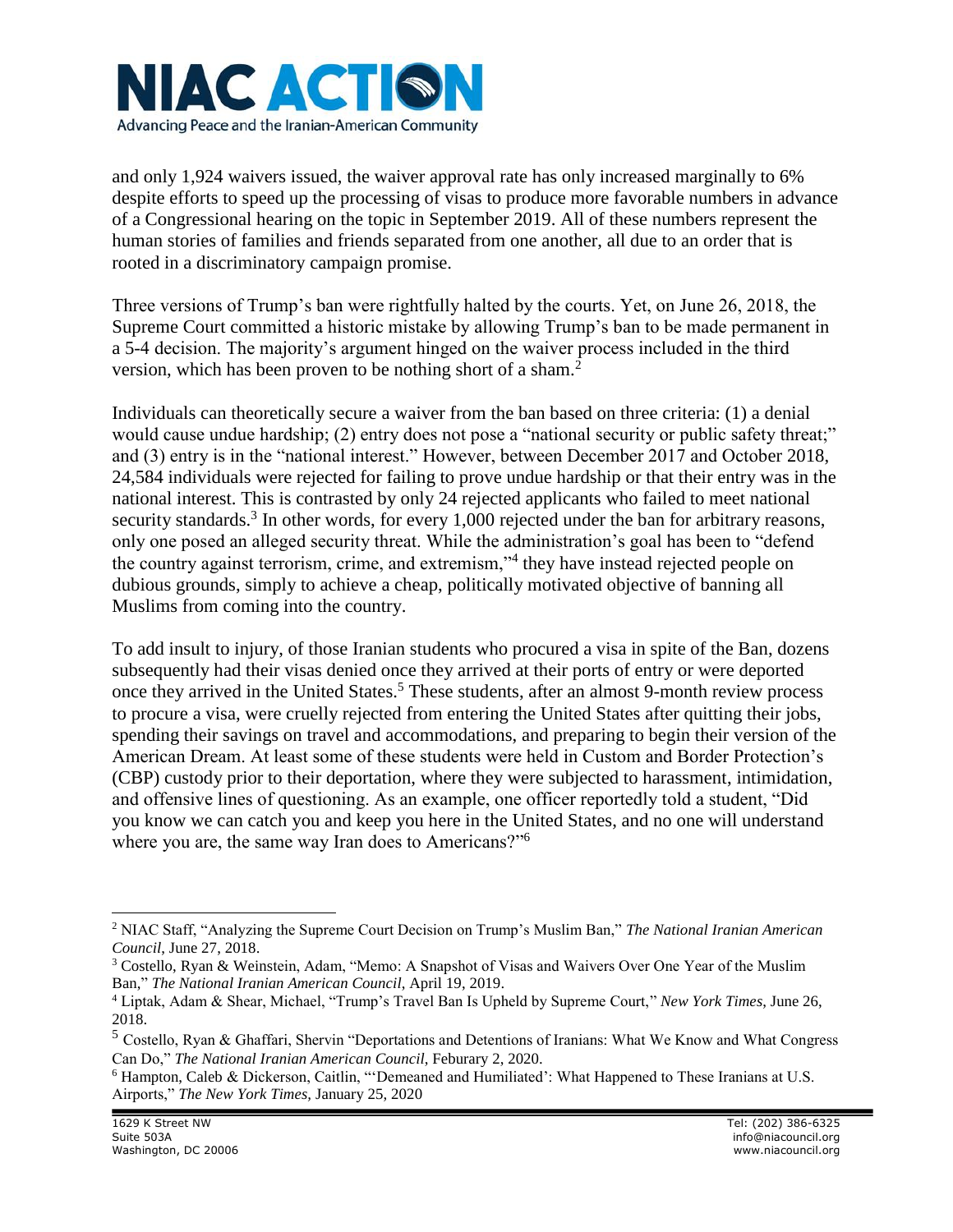

This administration tries to claim that it is on the side of the Iranian people at the same time that it bans them. According to President Trump's 2017 statement on the Persian New Year, the Iranian American community is "one of our countries' most important and successful immigrant communities."<sup>7</sup> In this case, the President is right. Iranian Americans have contributed greatly to every field and added their rich cultural heritage to the American tapestry. Yet Trump himself has deliberately targeted this community and treated its members as second-class citizens whose heritage makes them suspect. Iranians, coming to the United States to pursue professional careers, reunite with family, and contribute to the United States, are the engine that has fueled the Iranian-American community to success. By stemming the flow of Iranians into the United States, not only do their American families suffer, but also the American people writ large.

On September 24, 2020, your committee held a hearing on the Muslim Ban with both experts and individuals affected by this family separation policy. Dr. Abdollah Dehzangi, an Iranian green card holder, told the story of how he had been separated from his wife by the ban for years. Edward Ramotowski of the Department of State noted in his testimony that 7,600 waivers had been processed since September 14 — a mere ten days before Congress had witnesses testify on the ban. Contrast this to the 6,893 cumulative visas issued to individuals subject to the ban between December 2017 and March 2019, and you can see that there was a rush before the hearing by the administration to make its ban and waiver numbers more defensible. Despite efforts in Congress to halt these discriminatory measures and hold the administration accountable, the Trump administration recently added yet more countries to the ban, expanding it to include Nigeria, Myanmar, Sudan, Tanzania, Eritrea and Kyrgyzstan.

No American should be told their families cannot visit them, forcing them to fly abroad for a family reunion or setup a videoconference in order for families to "attend" their wedding. Foreign nationals attending American schools should not have to worry if they'll be barred from returning to their studies due to their national heritage. This ban is based on bigotry, not national security, and the onus is on Congress to hold the Administration to its own promises, like the socalled waiver process, and ultimately to repeal this shameless policy.

The legislation being marked up today goes a long way toward reining in the administration's discriminatory policies while preventing any future president from abusing their powers. It represents a clear step toward justice, and the culmination of the desires of both the Iranian-American community and the vast majority of Americans. The NO BAN Act is a strong bill, and we urge members to avoid substantive changes that might water it down or undermine its intent. We hope this mark-up builds momentum toward passage, helping to end the ban and ensure that it is the last discriminatory ban instituted in the United States.

<sup>7</sup> President Trump, Donald J. "Statement by President Donald J. Trump on Nowruz," U.S. Virtual Embassy of Iran, March 22, 2017.